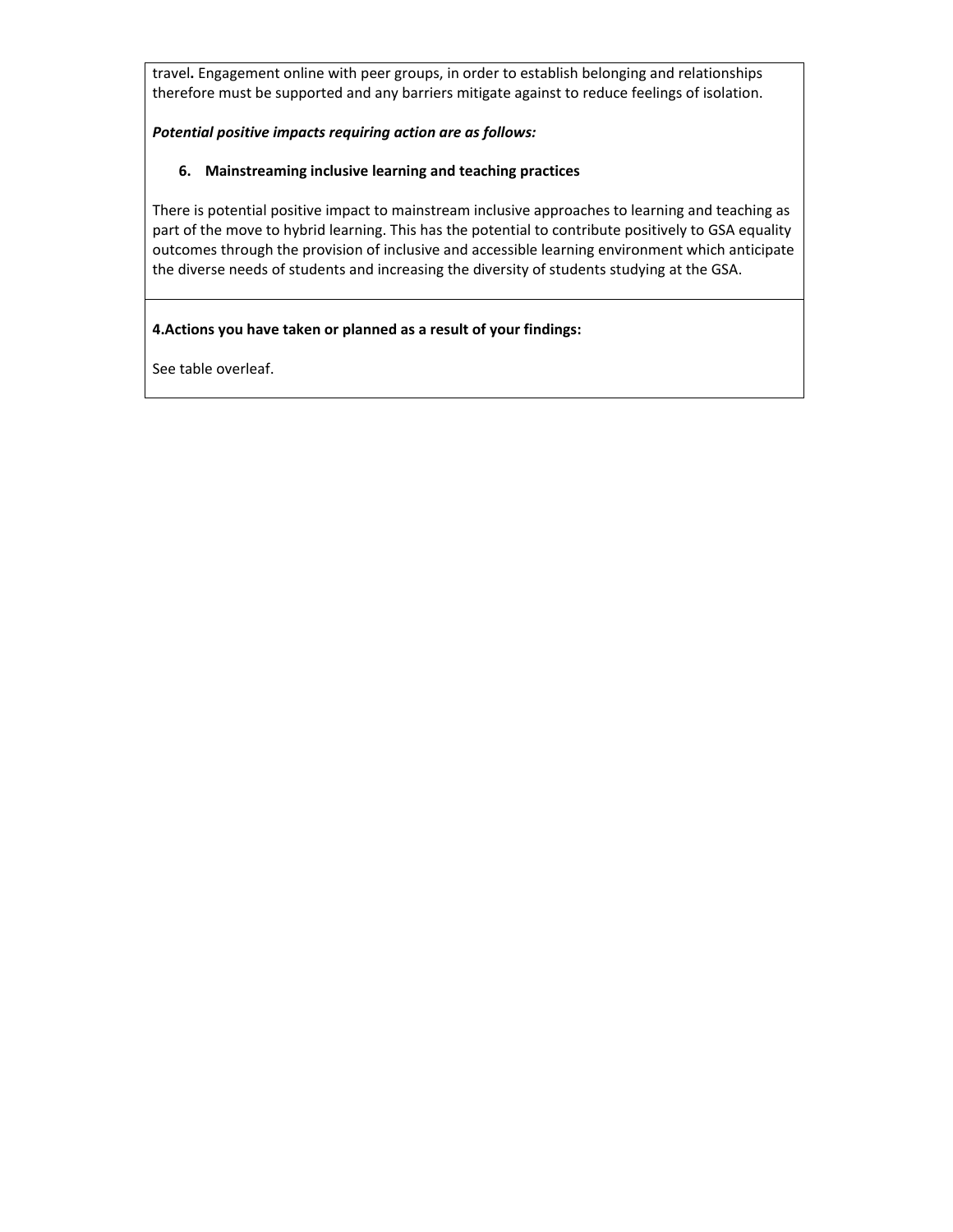| <b>Action</b>                                                                                                                                                                                                                                                                                                                                                                                                                                                             | <b>Equality Impact</b>                                                                                                                                                                                                      | Person responsible                                             | <b>Time frame</b>       |
|---------------------------------------------------------------------------------------------------------------------------------------------------------------------------------------------------------------------------------------------------------------------------------------------------------------------------------------------------------------------------------------------------------------------------------------------------------------------------|-----------------------------------------------------------------------------------------------------------------------------------------------------------------------------------------------------------------------------|----------------------------------------------------------------|-------------------------|
| 1. Access to appropriate resources to engage in hybrid delivery                                                                                                                                                                                                                                                                                                                                                                                                           |                                                                                                                                                                                                                             |                                                                |                         |
| Action: Make an assessment of appropriate resources required<br>for staff and students to engage in hybrid delivery.                                                                                                                                                                                                                                                                                                                                                      | Remove or minimise disadvantages suffered by people<br>$\bullet$<br>due to their protected characteristics.<br>Eliminate discrimination, advance equality and meet the<br>$\bullet$<br>diverse needs of students and staff. | <b>Digital Steering</b><br><b>Group and Heads</b><br>of School | <b>July 2020</b>        |
| Action: Develop appropriate mechanisms by which to identify<br>and assess the needs of students and staff who are effected<br>by digital<br>making appropriate resources available.                                                                                                                                                                                                                                                                                       | Remove or minimise disadvantages suffered by people<br>$\bullet$<br>due to their protected characteristics.<br>Eliminate discrimination, advance equality and meet the<br>$\bullet$<br>diverse needs of students and staff. | <b>Digital Steering</b><br>Group                               | <b>July 2020</b>        |
| Action: Assessment should be made of educational needs at<br>the programme level ensuring essential equipment and<br>software required to successfully achieve ILOs is communicated<br>to students. Where students are required to purchase<br>equipment or other resources these should be communicated<br>to students in advance of commencement of study.                                                                                                              | Eliminate discrimination, advance equality and meet the<br>$\bullet$<br>diverse needs of students and staff.                                                                                                                | <b>Heads of School</b><br>and Programme<br>Leaders             | August 2020             |
| Action: Provision will be made to prioritise access to on campus<br>spaces for students and staff who do not have appropriate<br>spaces within their own residence to study and teach. Spaces<br>will need to be assessed to ensure they are accessible in<br>meeting students and staff individual needs based upon their<br>protected characteristics. This should include consideration of<br>accessible travel routes given potential impacts to public<br>transport. | Remove or minimise disadvantages suffered by people<br>$\bullet$<br>due to their protected characteristics.<br>Eliminate discrimination, advance equality and meet the<br>$\bullet$<br>diverse needs of students and staff. | Estates / Safe<br><b>Campus Group</b>                          | By<br>September<br>2020 |
| 2. Training and support for hybrid teaching and learning                                                                                                                                                                                                                                                                                                                                                                                                                  |                                                                                                                                                                                                                             |                                                                |                         |
| Action: Training and support will be required to ensure staff<br>have the appropriate digital and pedagogic capabilities to<br>deliver hybrid learning.                                                                                                                                                                                                                                                                                                                   | Advance equality and meet the diverse needs of students<br>$\bullet$<br>and staff.                                                                                                                                          | <b>Digital Capacities</b><br>Group                             | By<br>September<br>2020 |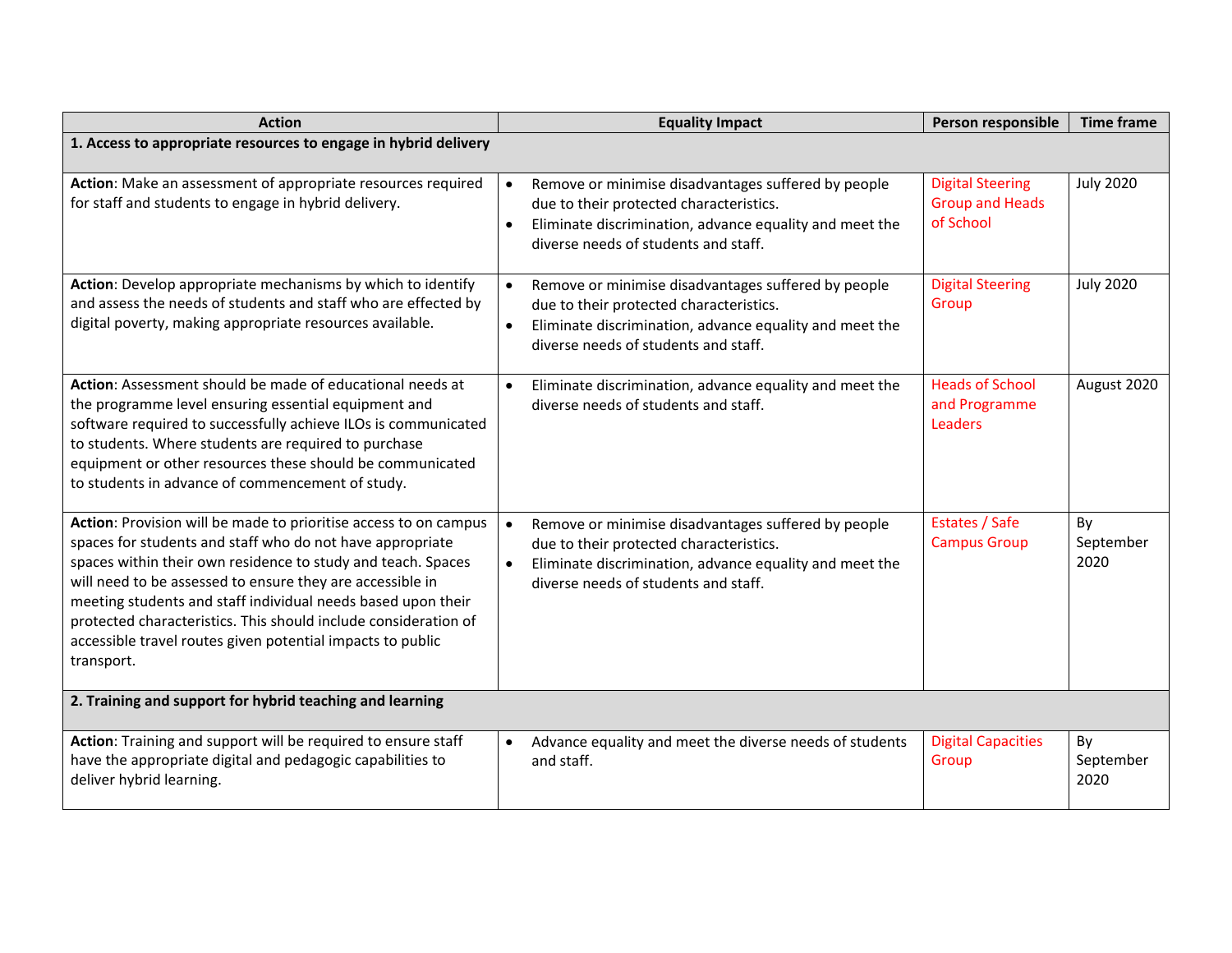| <b>Action</b>                                                                                                                                                                                                                                                                                               | <b>Equality Impact</b>                                                                                                                                                                                                      | Person responsible                                                                 | <b>Time frame</b>       |
|-------------------------------------------------------------------------------------------------------------------------------------------------------------------------------------------------------------------------------------------------------------------------------------------------------------|-----------------------------------------------------------------------------------------------------------------------------------------------------------------------------------------------------------------------------|------------------------------------------------------------------------------------|-------------------------|
| Action: Support for students to engage in hybrid learning will<br>need to be built into orientation and academic induction and<br>sustained throughout the period of hybrid delivery.                                                                                                                       | Advance equality and meet the diverse needs of students<br>$\bullet$<br>and staff.                                                                                                                                          | Programme<br>Leaders                                                               | By<br>September<br>2020 |
| Action: Training must be inclusively designed and provided in a<br>variety of forms to support engagement from staff and<br>students. Ongoing support for digital skills development must<br>be available as required.                                                                                      | Advance equality and meet the diverse needs of students<br>$\bullet$<br>and staff.                                                                                                                                          | HR, Learning and<br>Teaching, and<br>Learning<br>Technology                        | By<br>September<br>2020 |
| 3. Programme Design and Delivery                                                                                                                                                                                                                                                                            |                                                                                                                                                                                                                             |                                                                                    |                         |
| Action: Access to existing processes to assess individual needs,<br>IRF and occupational health, will be offered remotely given<br>limited on campus and face to face contact.                                                                                                                              | Remove or minimise disadvantages suffered by people<br>$\bullet$<br>due to their protected characteristics.<br>Eliminate discrimination, advance equality and meet the<br>$\bullet$<br>diverse needs of students and staff. | <b>Head of Student</b><br><b>Support and Head</b><br>of Human<br><b>Resources</b>  | By<br>September<br>2020 |
| Action: Changes to programme and course specification, and<br>the design and delivery of programmes will require equality<br>consideration and impact assessment with approval of changes<br>through ACG/UPC and associated actions monitored and<br>reported through Boards and UPC throughout the period. | Remove or minimise disadvantages suffered by people<br>$\bullet$<br>due to their protected characteristics.<br>Eliminate discrimination, advance equality and meet the<br>$\bullet$<br>diverse needs of students and staff. | <b>Deputy Director</b><br>Academic, Heads of<br>School and<br>Programme<br>Leaders | <b>July 2020</b>        |
| Action: Learning resources produced for hybrid delivery will<br>need to be designed to meet digital accessibility requirements.                                                                                                                                                                             | Advance equality and meet the diverse needs of students<br>$\bullet$<br>and staff.                                                                                                                                          | Programme<br><b>Leaders and Course</b><br><b>Tutors</b>                            | By<br>September<br>2020 |
| Action: Active consultation with staff and students should be<br>built into implementation of the Hybrid model in order to align<br>and respond to any identified needs and to inform evaluation<br>activities.                                                                                             | Advance equality and meet the diverse needs of students<br>$\bullet$<br>and staff.                                                                                                                                          | Programme<br>Leaders                                                               | Throughout<br>2020/21   |
| Action: Programmes will be designed and delivered in such a<br>way that allows students to achieve all ILOs through remote<br>online learning.                                                                                                                                                              | Remove or minimise disadvantages suffered by people<br>$\bullet$<br>due to their protected characteristics.<br>Eliminate discrimination, advance equality and meet the<br>$\bullet$<br>diverse needs of students and staff. | Programme<br>Leaders                                                               | By<br>September<br>2020 |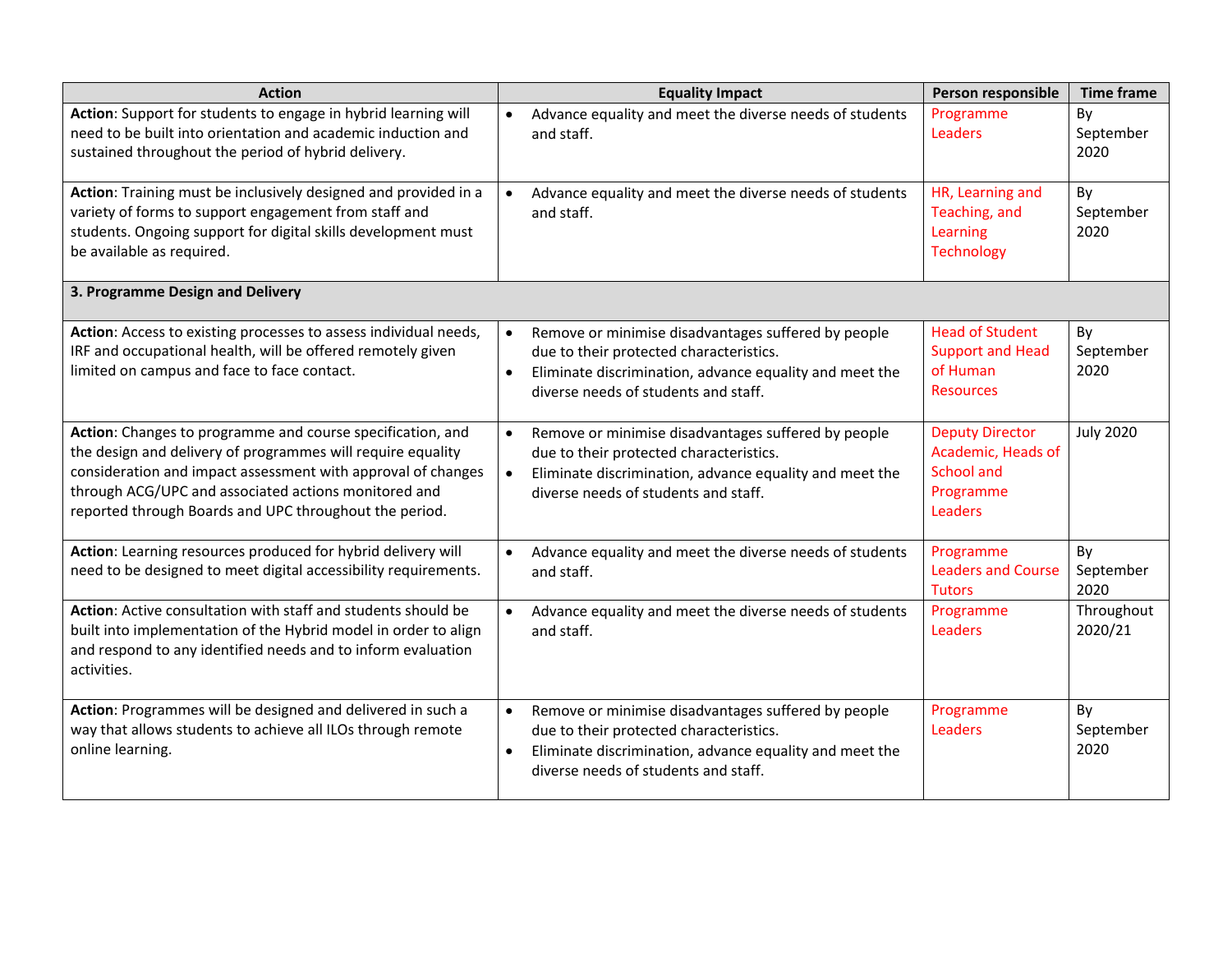| <b>Action</b>                                                                                                                                                                                                         | <b>Equality Impact</b>                                                                                                                                                                                                      | Person responsible                                                                                           | <b>Time frame</b>       |
|-----------------------------------------------------------------------------------------------------------------------------------------------------------------------------------------------------------------------|-----------------------------------------------------------------------------------------------------------------------------------------------------------------------------------------------------------------------------|--------------------------------------------------------------------------------------------------------------|-------------------------|
| Action: Where specific workshops, equipment or software is<br>required in order to meet ILOs alternative arrangements must<br>be identified and put in place for students engaging through<br>remote online learning. | Advance equality and meet the diverse needs of students<br>$\bullet$<br>and staff.                                                                                                                                          | Programme<br>Leaders, Head of<br><b>Technical Support</b><br>and Head of IT                                  | By<br>September<br>2020 |
| Action: Detailed timetables information must be available to all<br>students in advance to ensure students can make appropriate<br>arrangements to engage in their learning.                                          | Advance equality and meet the diverse needs of students<br>and staff.                                                                                                                                                       | Programme<br>Leaders                                                                                         | By<br>September<br>2020 |
| Action: Provision within programme should be made to support<br>students' continued engagement where isolating but not ill, and<br>re-engagement following a reasonable period of medical leave<br>due to illness.    | Remove or minimise disadvantages suffered by people<br>$\bullet$<br>due to their protected characteristics.<br>Eliminate discrimination, advance equality and meet the<br>$\bullet$<br>diverse needs of students and staff. | Programme<br>Leaders                                                                                         | By<br>September<br>2020 |
| Action: In order to ensure flexibility of access to taught content<br>provision should be made for recording of taught sessions and<br>the availability of these as standard through Canvas.                          | Remove or minimise disadvantages suffered by people<br>$\bullet$<br>due to their protected characteristics.<br>Eliminate discrimination, advance equality and meet the<br>$\bullet$<br>diverse needs of students and staff. | <b>Heads of</b><br>Department,<br>Programme<br>Leaders, Head of IT<br>and Head of Library<br><b>Services</b> | By<br>September<br>2020 |
| 4. Academic Guidance and Support                                                                                                                                                                                      |                                                                                                                                                                                                                             |                                                                                                              |                         |
| Action: Information relating to learning, teaching and<br>assessment will be made available in an accessible format<br>within Programme and Course based Canvas sites.                                                | Advance equality and meet the diverse needs of students<br>$\bullet$<br>and staff.                                                                                                                                          | Programme<br>Leaders                                                                                         | By<br>September<br>2020 |
| Action: Students will be provided a named contact person in<br>programme for support and guidance with regular timetabled<br>contact points throughout the semester.                                                  | Advance equality and meet the diverse needs of students<br>$\bullet$<br>and staff.<br>Foster good relations between people from different<br>$\bullet$<br>groups                                                            | Programme<br>Leaders                                                                                         | By<br>September<br>2020 |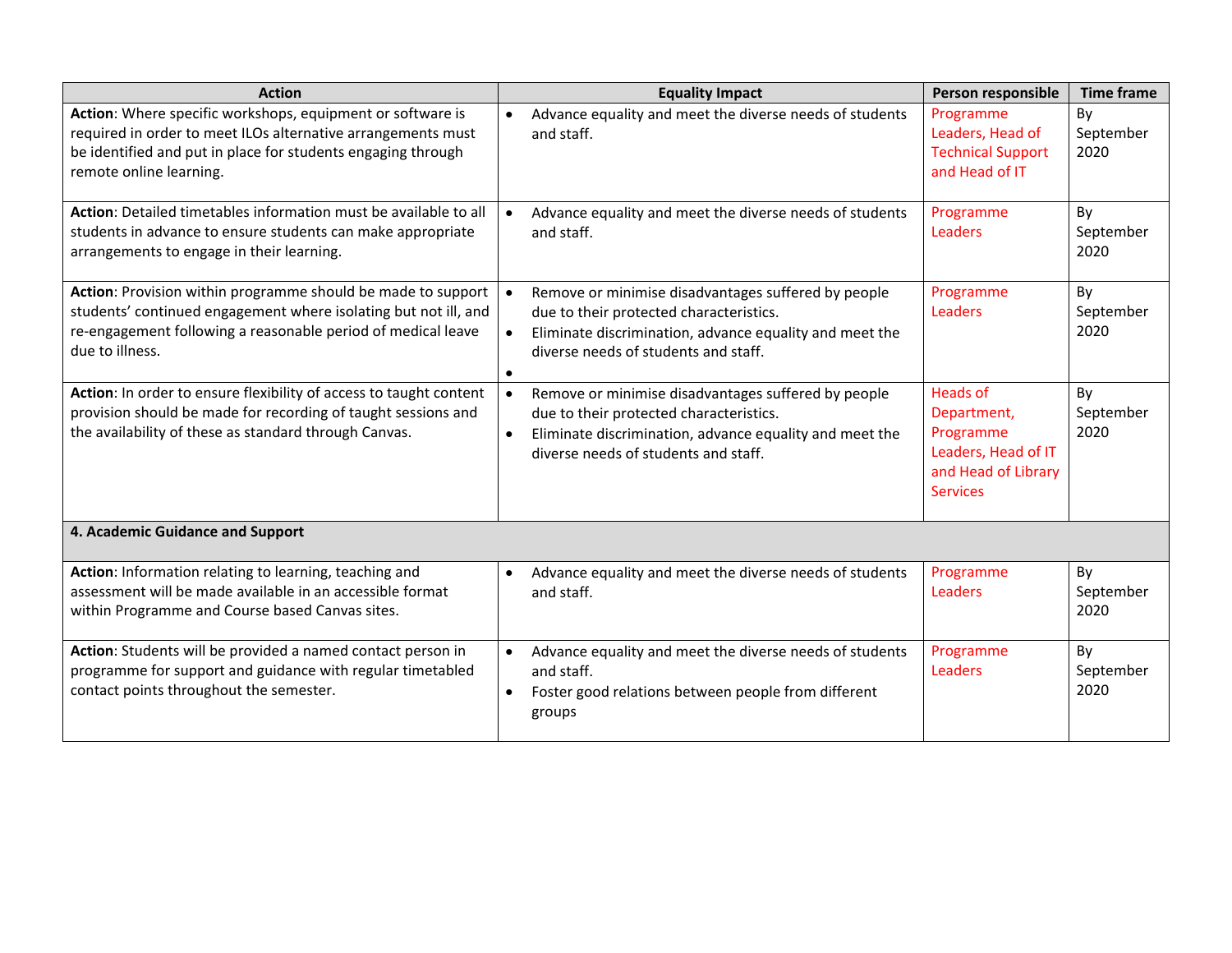| <b>Action</b>                                                                                                                                                                                                                                                               | <b>Equality Impact</b>                                                                                                                                                                                                                                                                        | Person responsible                                                                                                                    | <b>Time frame</b>       |
|-----------------------------------------------------------------------------------------------------------------------------------------------------------------------------------------------------------------------------------------------------------------------------|-----------------------------------------------------------------------------------------------------------------------------------------------------------------------------------------------------------------------------------------------------------------------------------------------|---------------------------------------------------------------------------------------------------------------------------------------|-------------------------|
| Action: Information relating to support services will be made<br>available in an accessible format within appropriate<br>Canvas/student intranet sites. Provision will be made for<br>support to be offered remotely.                                                       | Advance equality and meet the diverse needs of students<br>$\bullet$<br>and staff.                                                                                                                                                                                                            | <b>Head of Student</b><br>Support, Head of<br><b>Technical Support</b><br>Department and<br><b>Head of Library</b><br><b>Services</b> | By<br>September<br>2020 |
| 5. Academic Community                                                                                                                                                                                                                                                       |                                                                                                                                                                                                                                                                                               |                                                                                                                                       |                         |
| Action: Development of appropriate digital spaces and<br>resource to support students to make connections<br>with their 'studio groups', academic communities and<br>peers.                                                                                                 | Advance equality of opportunity between people from<br>$\bullet$<br>different groups and remove or minimise disadvantages<br>suffered by people due to their protected characteristics.<br>Foster good relations between people from different<br>groups                                      | <b>Heads of School</b><br>and Programme<br>Leaders in<br>partnership with<br><b>GSASA</b>                                             | By<br>September<br>2020 |
| Action: Development of appropriate resources and<br>tools to support online engagement in extracurricular<br>activities.                                                                                                                                                    | Advance equality of opportunity between people from<br>$\bullet$<br>different groups and remove or minimise disadvantages<br>suffered by people due to their protected characteristics.<br>Foster good relations between people from different<br>groups.                                     | <b>Heads of School</b><br>and Programme<br>Leaders in<br>partnership with<br><b>GSASA</b>                                             | By<br>September<br>2020 |
| 6. Mainstreaming inclusive learning and teaching practices                                                                                                                                                                                                                  |                                                                                                                                                                                                                                                                                               |                                                                                                                                       |                         |
| Action: Review and evaluate the move to, and delivery of<br>hybrid programmes in order to monitor the experience of<br>students with a view to capitalise on the opportunities to<br>sustain, share and develop best practice in hybrid and/remote<br>learning and support. | Remove or minimise disadvantages suffered by people due<br>$\bullet$<br>to their protected characteristics.<br>Eliminate discrimination, advance equality and meet the<br>$\bullet$<br>diverse needs of students and staff.<br>Foster good relations between people from different<br>groups. | <b>Digital Steering</b><br>Group / UPC                                                                                                | By<br>September<br>2021 |